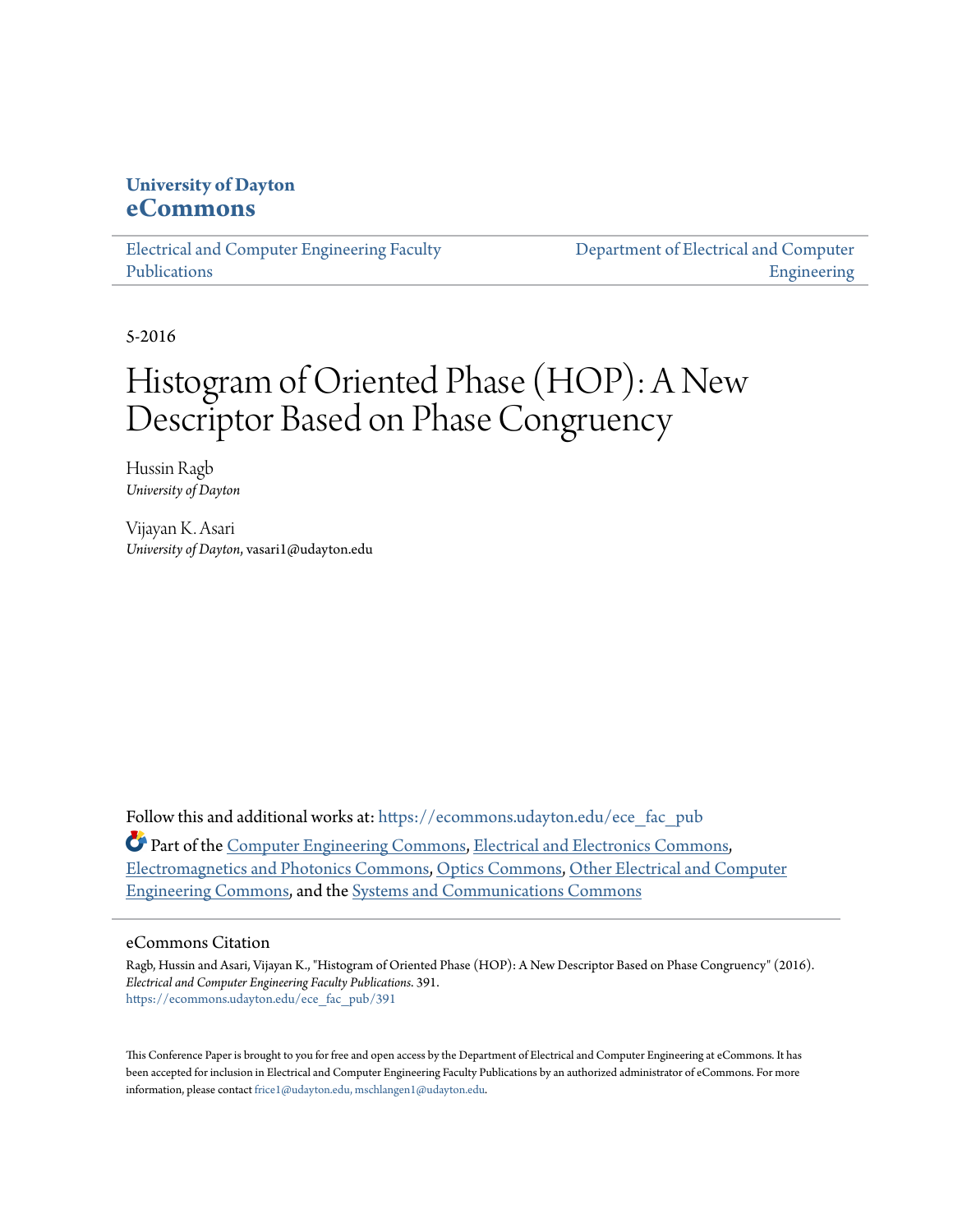## **Histogram of oriented phase (HOP): A new descriptor based on phase congruency**

Hussin K. Ragb<sup>\*a</sup>, Vijayan K. Asari<sup>a</sup> a Vision Lab., 300 College Park, Dayton, OH, USA 45469-0232

#### **ABSTRACT**

In this paper we present a low level image descriptor called Histogram of Oriented Phase based on phase congruency concept and the Principal Component Analysis (PCA). Since the phase of the signal conveys more information regarding signal structure than the magnitude, the proposed descriptor can precisely identify and localize image features over the gradient based techniques, especially in the regions affected by illumination changes. The proposed features can be formed by extracting the phase congruency information for each pixel in the image with respect to its neighborhood. Histograms of the phase congruency values of the local regions in the image are computed with respect to its orientation. These histograms are concatenated to construct the Histogram of Oriented Phase (HOP) features. The dimensionality of HOP features is reduced using PCA algorithm to form HOP-PCA descriptor. The dimensionless quantity of the phase congruency leads the HOP-PCA descriptor to be more robust to the image scale variations as well as contrast and illumination changes. Several experiments were performed using INRIA and DaimlerChrysler datasets to evaluate the performance of the HOP-PCA descriptor. The experimental results show that the proposed descriptor has better detection performance and less error rates than a set of the state of the art feature extraction methodologies.

**Keywords:** Phase congruency, HOP, HOG, INRIA dataset, SVM classifier

#### **1. INTRODUCTION**

Human detection is considered one of the significant tasks in pattern recognition and computer vision due to its extended applications that include human computer interaction, autonomous navigation, visual surveillance, person identification, event detection, robotics, automotive safety systems, etc. The fluctuating appearance of the human body such as the pose, clothes and scale variations in addition to the occlusion, cluttered scenes, and illumination changes, make the human detection one of the challenging tasks in object detection. This task is tackled with different and diverse techniques. One of these techniques is the Holistic approach which is a training method proposed to classify and identify the full-human body as a single detection region. Part-based method is another approach proposed to identify each part of the body separately, and the human can be detected if some or all these parts are presented in a reasonable spatial configuration [1]. Various types of features are used to depict the human body, ranging from the low level features to complex visual descriptors. These features are used in combination with different types of classifiers [1], [2], [3]. One of the earliest algorithms used for the pedestrian detection system is proposed by Papageorgiou et al. [4]. This technique used sliding window detector and applied the Support Vector Machine (SVM) with the multi-scale Haar wavelet. Viola and Jones [VJ] [5] has up-graded this idea and introduced the integral images for fast features computations and a cascade structure for efficient detection. In addition they developed a detector that integrates Haar-like features with Adaboost classifier. These contributions continue today to serve as a foundation of the modern detection techniques. An important gain in the detection performance came with the adoption of the gradient based features. Inspired by Scale Invariant Features Transform (SIFT), Dalal and Triggs [6] introduced the Histogram of Oriented Gradient (HOG) algorithm. This algorithm is the most popular gradient based technique. It provides a high efficient and robustness features and showing substantial gains over the intensity based features [2]. HOG features is used as a base of the most modern complex descriptors of the human detection system. Wu and Nevatia [7] combined HOG, covariance and edgelets features into one descriptor to improve the detection perormance. Wang et al [8] combined HOG features with texture features. Wojek and Schiele [9] combined Haar-like features, shapelets, shape context and HOG features. Zhang and Ram [10] have combined the Edgelets with the HOG features and they improved the detection performance of IR images. Dollar [11] developed the integral channel features (ICF) that combined HOG, gradient magnitude and LUV color. Although HOG features played a vital role in human detection systems, it was lacking to deal effectively with images impacted by noise, contrast, and illumination variations [12], [13]. In this paper we present a descriptor based on

> Mobile Multimedia/Image Processing, Security, and Applications 2016, edited by Sos S. Agaian, Sabah A. Jassim, Proc. of SPIE Vol. 9869, 98690V · © 2016 SPIE CCC code: 0277-786X/16/\$18 · doi: 10.1117/12.2225159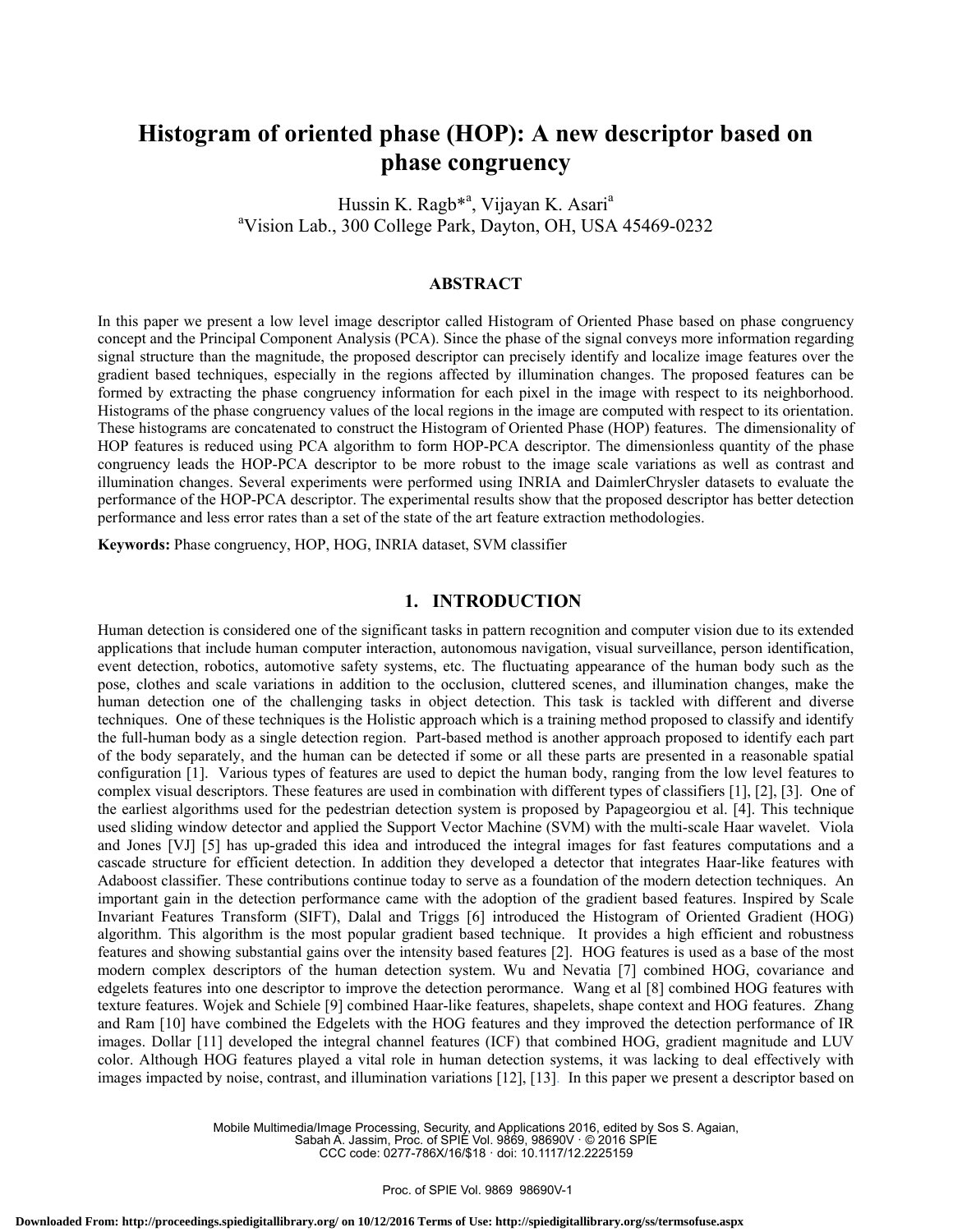the phase congruency concept, called Histogram of Oriented Phase (HOP). This descriptor can be used to depict and represent the human objects more efficiently than the gradient based approach especially those images exposed to the illumination and contrast variations. The significance of the phase information proved by the experiment of Oppenheim and Lim [12] played an important motivation factor for using the phase congruency as a base of the HOP descriptor. This experiment showed that a phase of the image can carry more structural information than the amplitude does. Hence, the phase congruency approach can be used to detect and localize the significant point features of the image better than the traditional gradient operators such as Prewitt, Laplace, Sobel, and Canny edge detector especially in the regions affected by illuminations. Furthermore, phase congruency is a dimension-less quantity that makes it more robust to image scale changes as well as illumination and image contrast variations [14],[15]. This property gives an advantage for phase congruency to detect and measure the significant features of the image over a constant threshold value that can be applied across a wide range of image classes. However the gradient based operators, which are sensitive to illumination and contrast variation, cannot localize the features accurately or consistently under a fixed threshold [14], [15]. The framework that illustrates the HOP descriptor is shown in Figure 1. The input image is divided into local regions. The phase congruency magnitude and orientation are computed for each pixel in the input image. The histogram of oriented phase are computed and normalized for each local region. These histograms are concatenated to construct the HOP descriptor. The dimensionality of HOP feature vector is reduced using the principal component analyses technique to form HOP-PCA descriptor.



Figure 1. Framework of the construction of HOP-PCA descriptor.

The remaining sections of this paper are organized as following: In section 2, we discuss the concept and theoretical derivation of the phase congruency. In Section 3, we describe how to construct the HOP features. In section 4, the principal component analysis technique is discussed. Then, in Section 5, the experimental results are explained. Finally, the conclusion is presented in Section 6.

#### **2. PHASE CONGRUENCY CONCEPT AND COMPUTATION**

Phase congruency  $(PC)$  is an algorithm developed by Kovesi [16] to detect and localize edges and corners of digital images. This algorithm was based on a local energy model [17] and postulates that the features are perceived at the points of the strong phase congruency [16], [14], [25], [26].

Assume that an input periodic signal  $I(x)$  is a one dimensional signal defined in the range  $[-\pi, \pi]$ . The Fourier components of the input signal meet in the edges where the phase congruency is maximum. Since the Fourier components meet at the edges, the local energy  $E(x)$  would be also maximum at these points. The phase congruency becomes a dimensionless quantity by the normalization with the sum of all Fourier components amplitudes  $A_n$  [18], [19], [25], [26]. Hence, the phase congruency  $\overline{PC}$  is given by:

$$
PC(x) = \frac{E(x)}{\varepsilon + \sum_{n} A_n}
$$
 (1)

where  $\varepsilon$  is a small number to avoid division by zero.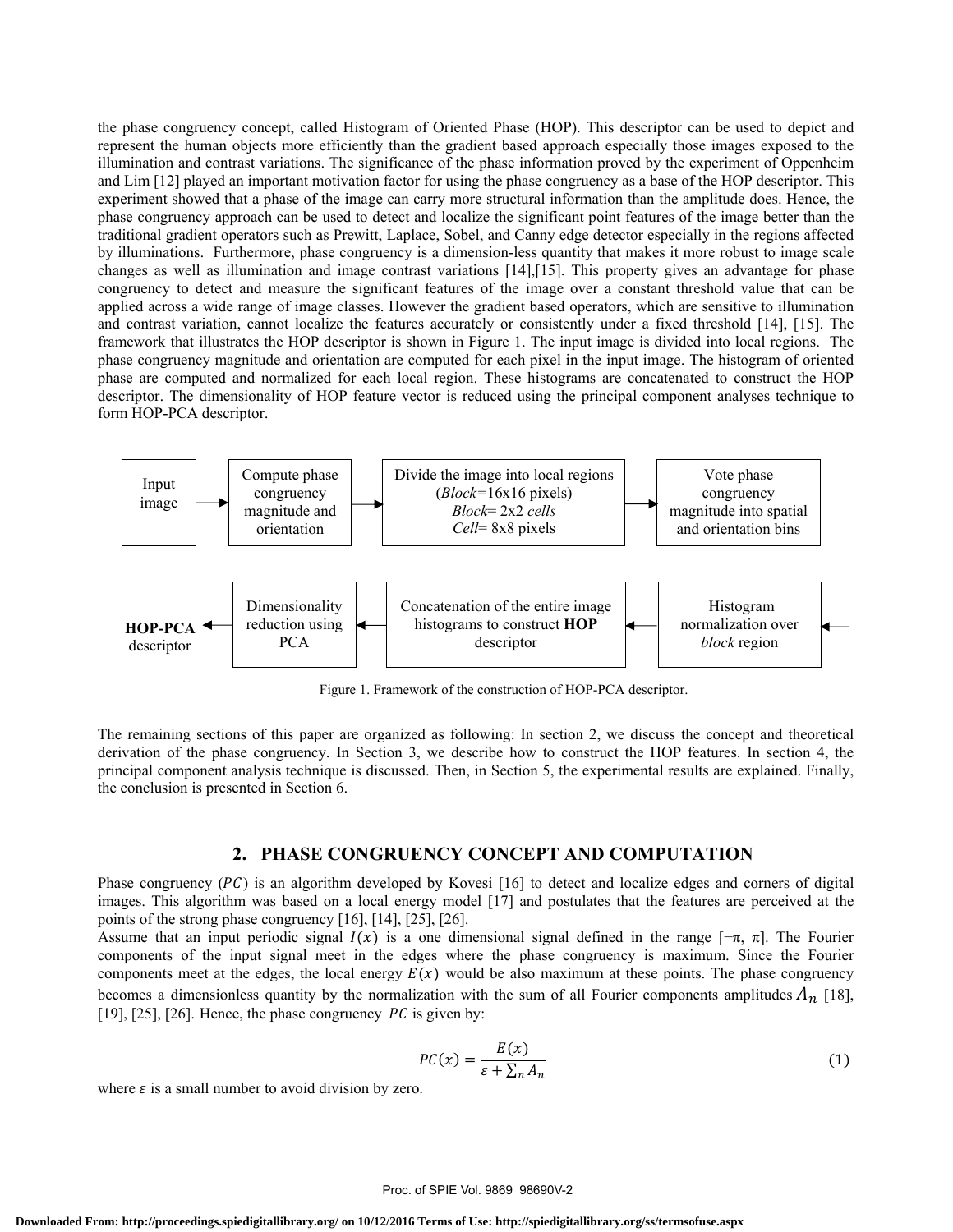Equation 1 shows that the peaks in the local energy correspond to the peaks in phase congruency [14], [16]. It shows also that the phase congruency does not depend on the signal overall magnitude, making the features invariant to scale, illumination and contrast variations [14], [25], [26].

Assume  $F(x)$  is the same as the input signal  $I(x)$  filtered from a DC component and  $F<sub>H</sub>(x)$  is 90° phase shift of  $F(x)$ (Hilbert Transform). Using  $F(x)$  and Hilbert Transform  $F<sub>H</sub>(x)$ , The local energy function  $E(x)$  can be defined as given in Eq. 2 [19], [25], [26].

$$
E(x) = \sqrt{F(x)^2 + F_H(x)^2}
$$
 (2)

Phase congruency can be computed by convolving the two dimensional signal with a pair of quadrature filters to extract the local frequencies and phase information. Log-Gabor filter is an efficient band pass filter used in this paper to extract the local phase information spread over a wide spectrum. The transfer function of the log-Gabor filter is given by [20], [25], [26]:

$$
G(\omega) = exp\left(\frac{-\left(log(\omega/\omega_o)\right)^2}{2\left(log(k/\omega_o)\right)^2}\right)
$$
\n(3)

where  $\omega_0$  is the center frequency of the filter.  $k/\omega_0$  is kept constant for various  $\omega_0$  [21], [22]. The transfer function of 2-D log-Gabor filter constructed by using Gaussian function in the angular direction is given by:

$$
G(\theta) = exp\left(\frac{-(\theta - \theta_o)^2}{2\sigma_\theta^2}\right) \tag{4}
$$

where  $\theta_o$  is the center orientation of the filter, and  $\sigma_\theta$  is the standard deviation of the Gaussian function in angular direction [19], [21], [25], [26].

Consider  $M_{no}^o$  and  $M_{ne}^e$  are the odd symmetric and even symmetric components of the Log-Gabor filter at scale n and orientation  $\sigma$  so that they form a quadrature pair. The response vector at scale  $\eta$  and orientation  $\sigma$  is obtained by the convolution of each quadrature pair with the input signal  $I(x, y)$  and is given by [25], [26]:

$$
[e_{no}(x, y), o_{no}(x, y)] = [I(x, y) * M_{no}^e, I(x, y) * M_{no}^o]
$$
\n(5)

The amplitude of the response  $A_{no}$  and the phase angle  $\psi_{no}$  at scale n and orientation o are given by:

$$
A_{no} = \sqrt{(e_{no}^2(x, y) + o_{no}^2(x, y))}
$$
 (6)

$$
\psi_{no}(x,y) = \tan^{-1}\left(\frac{o_n(x,y)}{e_n(x,y)}\right) \tag{7}
$$

Referring to equation (2),  $F(x, y)$  and  $F<sub>H</sub>(x, y)$  for a 2D signal are given by:

$$
F(x,y) = \sum_{o} \sum_{n} e_{no}(x,y)
$$
\n(8)

$$
F_H(x, y) = \sum_{o} \sum_{n} o_{no}(x, y)
$$
\n(9)

Hence, phase congruency  $P(x, y)$  of the 2D signal can be computed over various scales and orientation as [25], [26]:

$$
PC(x,y) = \frac{\sum_{o} \sqrt{(\sum_{n} e_{no}(x,y))^2 + (\sum_{n} o_{no}(x,y))^2}}{\varepsilon + \sum_{o} \sum_{n} A_{no}(x,y)}
$$
(10)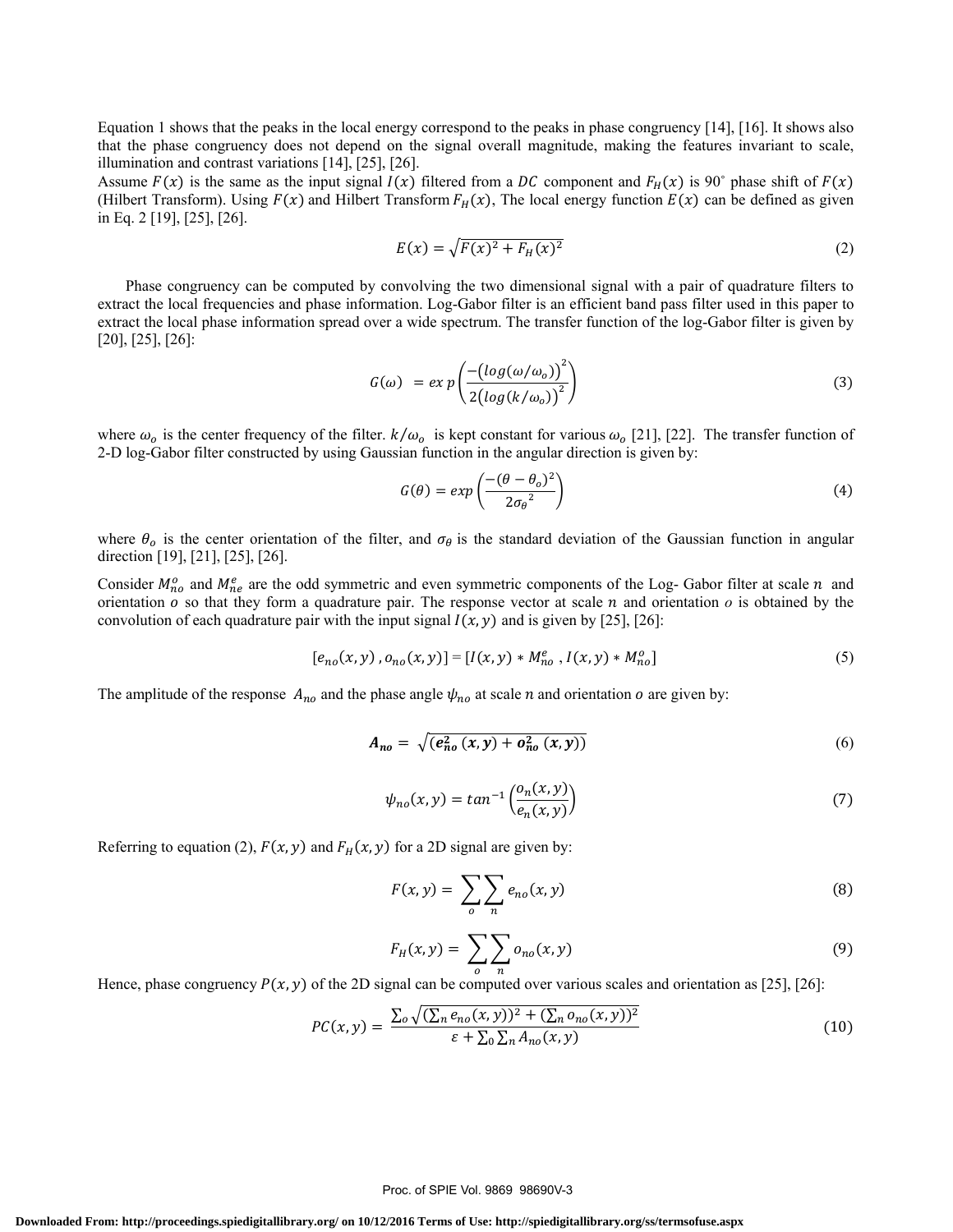The orientation angle  $\varphi(x, y)$  is given by [25], [26]:

$$
\varphi(x, y) = \tan^{-1}\left(\frac{F_H(x, y)}{F(x, y)}\right) \tag{11}
$$

The level of phase congruency lies between the values 0 and 1. Figure 2 illustrates an example of phase congruency for an image at various illumination and contrast levels. We can note that the phase congruency is the same and invariant with illumination changes [25], [26].



Figure 2. Phase congruency of the image at various illumination levels

#### **3. EXTRACTION OF HOP FEATURES**

After computing the phase congruency and its corresponding orientation angle for the input image  $I(x, y)$ , the Histogram of Oriented Phase (HOP) features can be constructed as described below.

Suppose (W) is a *cell* centred at  $(a, b)$  with a window size  $(2d + 1) \times (2d + 1)$ . *N*-bin histogram of oriented phase  $B(a, b, z)$  within the *cell* window can be formed by accumulating the votes  $T(a, b, z)$  of each pixel as in Eq. 12.

$$
B(a,b,z) = \sum_{i=-d}^{d} \sum_{j=-d}^{d} T(a+i, b+j, z), \qquad 0 \le z \le N-1
$$
 (12)

where  *is the bin size of the histogram.* 

Since the bins of the orientation angle are in discrete values, a bilinear interpolation is used to vote into two neighbouring bins for the values that does not locate at the centre of the bin within the *cell* window [23]. Assume,  $\varphi_1(a, b)$  and  $\varphi_2(a, b)$  are the nearest bin centres to the orientation angle  $\varphi(a, b)$ . Suppose  $z_1(a, b)$  and  $z_2(a, b)$  are the indexes in the histogram of the oriented phase  $B(a, b, z)$  corresponding to the bin centres  $\varphi_1(a, b)$  and  $\varphi_2(a, b)$  respectively. Therefore the vote  $T(a, b, z)$  at the location  $(a, b)$  is consisting from the contribution of the bins  $z_1(a, b)$  and  $z_2(a, b)$ as given in Eq. 13.

$$
T(a, b, z) = T(a, b, z_1(a, b))\delta(z - z_1(a, b)) + T(a, b, z_2(a, b))\delta(z - z_2(a, b))
$$
\n(13)

where  $\delta$  is the discrete time impulse function.

$$
T(a,b,z_1(a,b)) = \left(1 - \frac{\varphi(a,b) - \varphi_1(a,b)}{D}\right)PC(a,b)
$$
\n(14)

where D is the bandwidth of the histogram such that  $D = \pi/N$ .

$$
T(a,b,z_2(a,b)) = \left(\frac{\varphi(a,b) - \varphi_2(a,b)}{D}\right)PC(a,b)
$$
\n(15)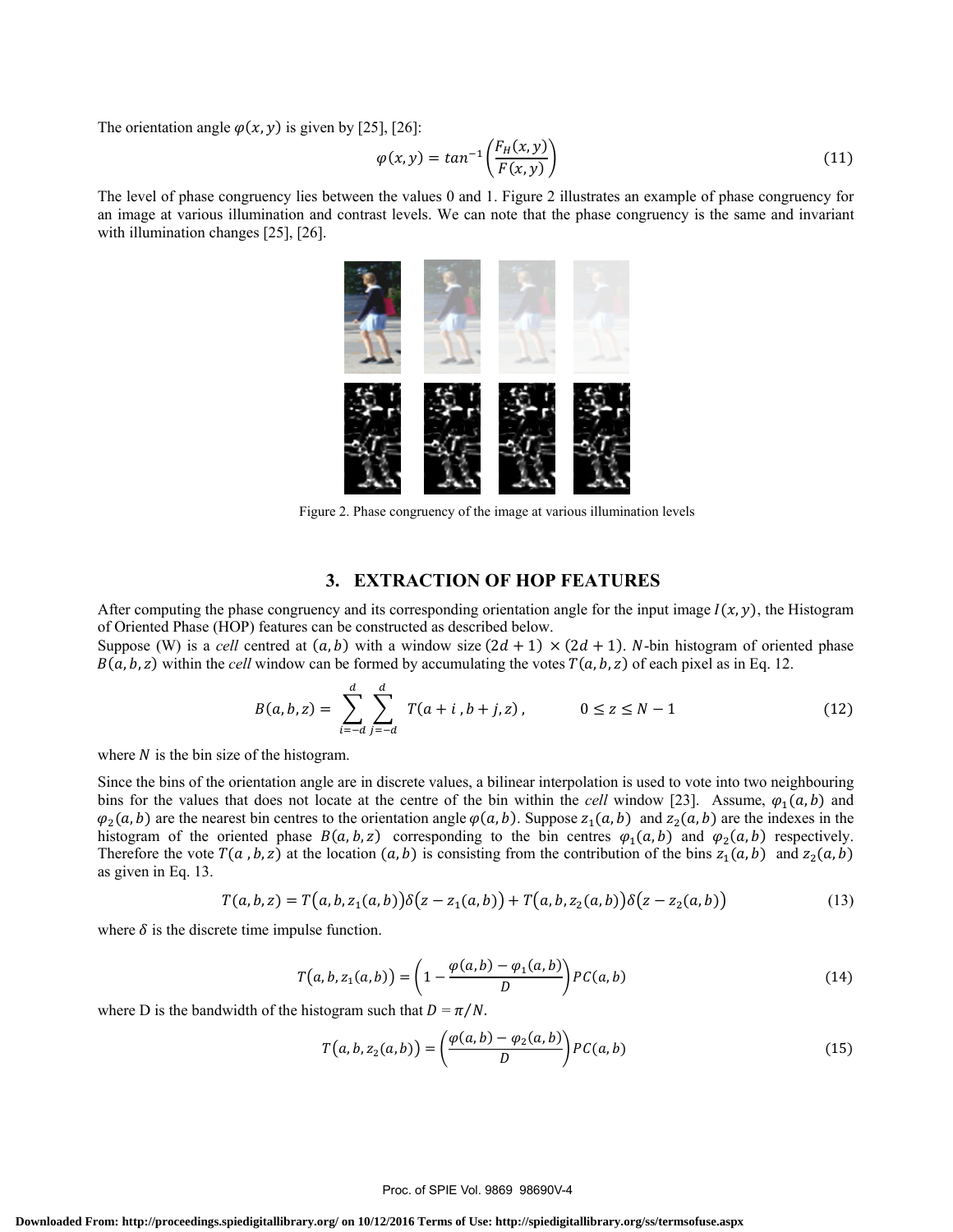$$
z_1(a,b) = \left[ \frac{\varphi(a,b) - D/2}{D} \right] + 1 \tag{16}
$$

$$
z_2(a,b) = \begin{cases} 0 & z_1(a,b) = N - 1 \\ z_1(a,b) + 1 & otherwise \end{cases}
$$
 (17)

$$
\varphi(a,b) = (z_1(a,b) - 1/2)D \tag{18}
$$

The operator  $\lfloor \cdot \rfloor$  denotes that the enclosed quantity is rounded towards minus infinity.

Now, the image  $I(x, y)$  is divided into a local regions called *blocks* in the size 16×16 pixels. Each *block* consists of 2×2 *cells* with a *cell* size of 8×8 pixels. These *blocks* are 50% overlapped. The histogram of the oriented phase of *cell* in *block* region is computed. Finally, the overall Histogram of Oriented Phase for the entire image is constructed by concatenating the whole histograms extracted from each *block* in one feature vector representing the HOP features.

#### **4. PRINCIPAL COMPONENT ANALYSIS (PCA)**

Principal Component Analysis is one of the well-known techniques used for dimensionality reduction to make the characteristic expression more compact. Assume there is a training sample set  $U = \{u_1, u_2, ..., u_R\}$ , where R is the size of these training samples. The mean of the training sample can be computed as:

$$
\bar{u} = \frac{1}{R} \sum_{m=0}^{R} u_m \tag{19}
$$

The covariance matrix S of the training samples is defined as:

$$
S = \frac{1}{R} \sum_{m=1}^{R} (u_m - \bar{u}) (u_m - \bar{u})^T
$$
 (20)

We can note that the covariance matrix  $S$  is a real symmetric matrix. Therefore, its eigenvectors are also real values [27]. These eigenvectors are sorted in the descending order as  $\lambda_1 \geq \lambda_2 \geq \cdots \lambda_p$  where p is the number of eigenvectors. So the  $q$  number of the selected feature vectors are corresponding to the  $q$  number of the largest eigenvectors.

#### **5. THE EXPERIMENTAL RESULTS**

In this section, the feature extraction algorithm HOP-PCA is applied for human detection system. The framework of this system is illustrated in Figure 3. The linear Support Vector Machine (SVM) from the VLfeat toolbox is used as classifier of this system.



Figure 3. Framework of the human detection of HOP-PCA descriptor.

The detection system based on HOP-PCA descriptor is evaluated in comparison with the detection systems based on the feature algorithms: Histogram of Oriented Phase (HOP), Histogram of Oriented Gradient (HOG), Pyramid HOG (PHOG), Uniform Local Binary Pattern (uLBP), and Central symmetric Local Binary Pattern (CSLBP).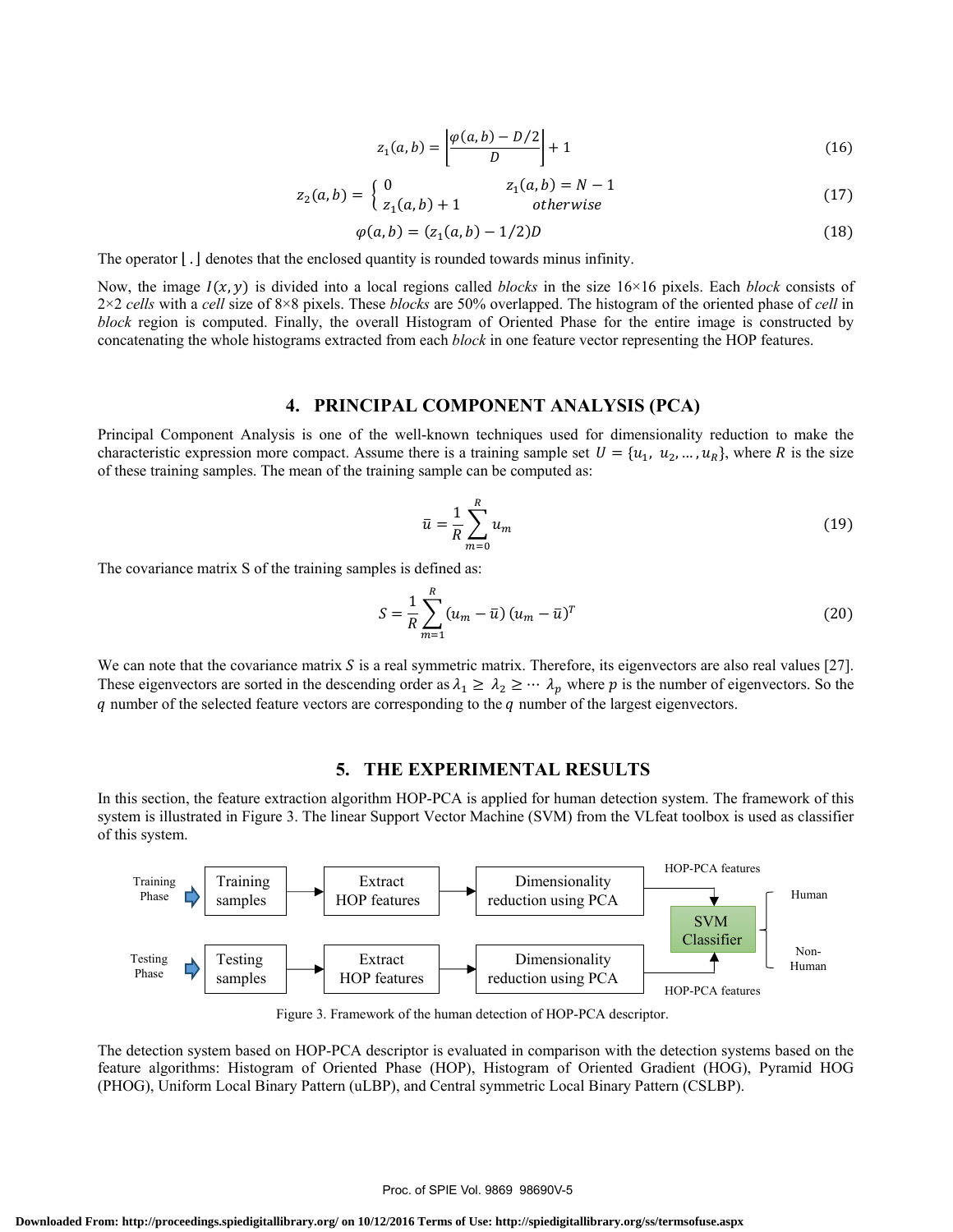The performance of the detection system is analyzed and tested with various experiments using INRIA and DaimlerChrysler dataset. In INRIA dataset [6], 2416 positive training samples and 1126 positive testing samples of the size 128×64 pixels are used for training and testing the system respectively. On the other hand, 9000 negative training samples and 3750 negative testing samples of size 128×64 pixels are cropped from the negative images to train and test the system with the non-pedestrian samples. To evaluate the detector performance, we plot the curve of the miss rate (*miss rate*  $=$   $\frac{False Negative}{True \, Positive+False \, Negative}$ ) versus the false positive rate per window (FPPW) in the semi-log scale.

In the first experiment, the effect of the histogram binning size (6-bins, 9-bins, 18-bins) on the detection performance is analyzed. Figure 4 shows that the least miss rate of the detection system can be achieved at 9-bins orientation binning size.



Figure 4. The detection performance at a different orientation binning size

Figure 5 illustrates the detection performance of the system at different forms of HOP descriptors. The first one uses a histogram with non-overlapped *blocks* {*block size=2*×*2 cells, cell size= 8*×*8 pixels*}; the second one uses *50% block-overlap* {*block size=2*×*2 cells, cell size= 8*×*8 pixels*}; the third one uses histogram of *50% block-overlap*  {*block size=4*×*4 cells, cell size= 4*×*4 pixels*}. Based on these results, the optimal parameters that we selected to construct the HOP descriptor and used in the next analysis is 9-*bin* of orientation binning size; *50% block-overlap; block size=2*×*2 cells; and cell size= 8*×*8 pixels*.



Figure 5. The detection performance at a different forms of the HOP descriptor histogram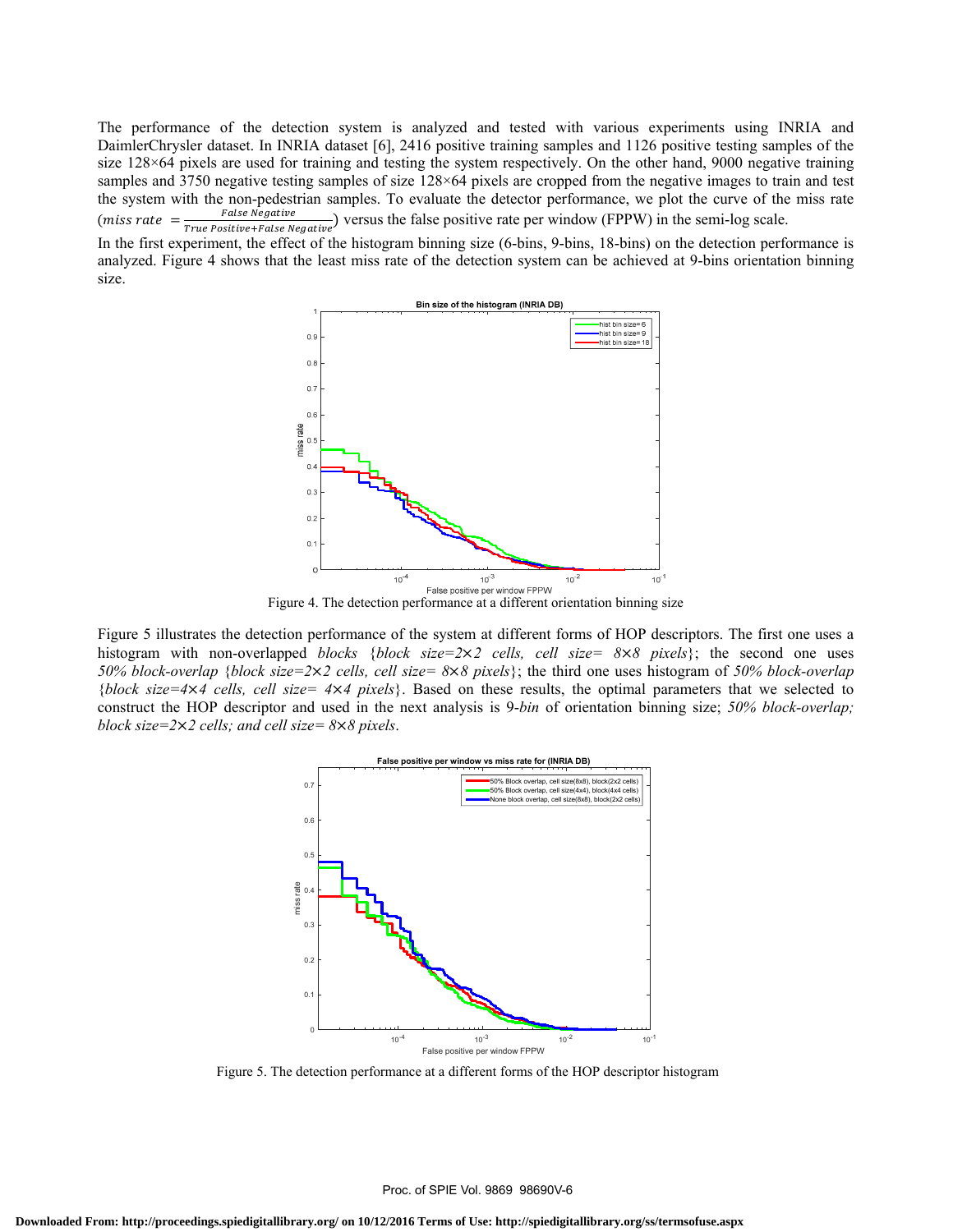In the next experiment, the principal component analysis PCA algorithm is applied to reduce the vector dimensionality of the HOP descriptor and to select just the strongest features. Figure 6a shows the miss rates of the detection system at various lengths of the HOP-PCA feature vector. Figure 6b illustrates the improvement in the system detection performance by applying the feature selection algorithm PCA and reducing the dimensionality of the HOP descriptor from 3780 to only 50 elements.



Figure 6. (a) The miss rates of the detection system at various dimensions of HOP feature vector.



Figure 6. (b) The improvement in the system detection performance by applying PCA algorithm

In the second experiment, the INRIA dataset used to evaluate the human detection system based on HOP-PCA descriptor in comparison with various detection systems based on low level feature algorithms as shown in Figure 7. At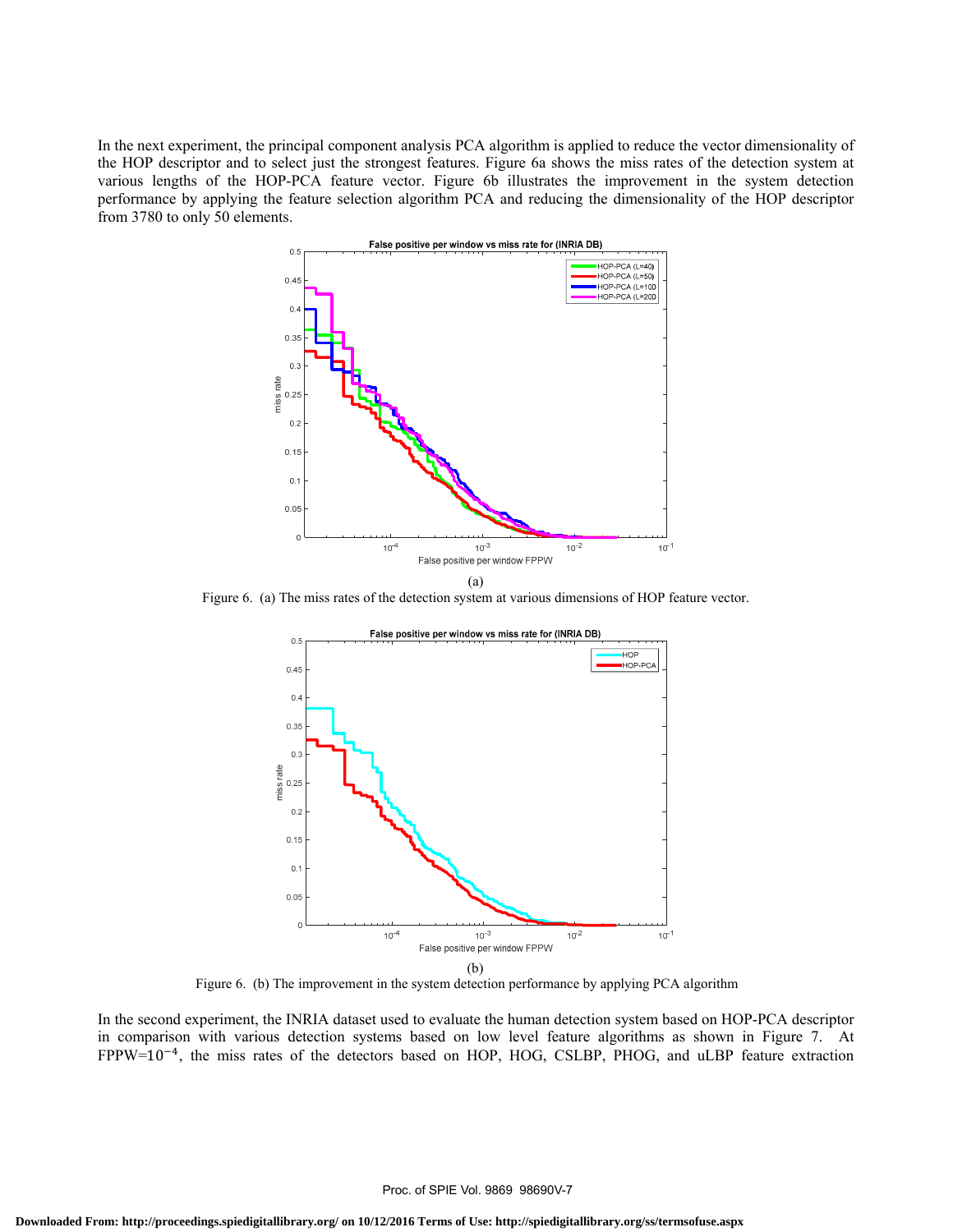algorithms are (26.87%), (33.48%), (37.02%),(66.16%), and (98.75%) respectively. The miss rate of HOP-PCA based detector is (20.8%).

![](_page_8_Figure_1.jpeg)

Figure 7. Detection performance of HOP\_PCA based detector and its comparison with HOP, HOG, PHOG, uLBP, and CSLBP based detectors

In the third experiment, DaimlerChrysler dataset is used to evaluate the human detection system based on the proposed descriptor. DaimlerChrysler dataset contains a collection of low resolution grayscale pedestrian and non-pedestrian images in the size of 18×36 pixels [24]. It is composed of five disconnected sets, three of them ("1", "2", and "3") are assigned for training phase and two ("T1", "T2") are used for testing. Each of these sets consists of (4800 pedestrian, 5000 non-pedestrian). In this experiment the sets "1"  $\&$  "T1" are used for training and testing the detection system respectively. At FPPW= $10^{-3}$ , the miss rate of HOP-PCA based detector is (70.83%). However, the miss rates of the detectors based on HOP, HOG, PHOG, uLBP, and CSLBP feature extraction algorithms are (73.88%), (77.83%), (88.84%), (85.42%), and (93.85%) respectively as shown in Figure 8.

![](_page_8_Figure_4.jpeg)

Figure 8. Detection performance of HOP\_PCA based detector and its comparison with HOP, HOG, PHOG, uLBP, and CSLBP based detectors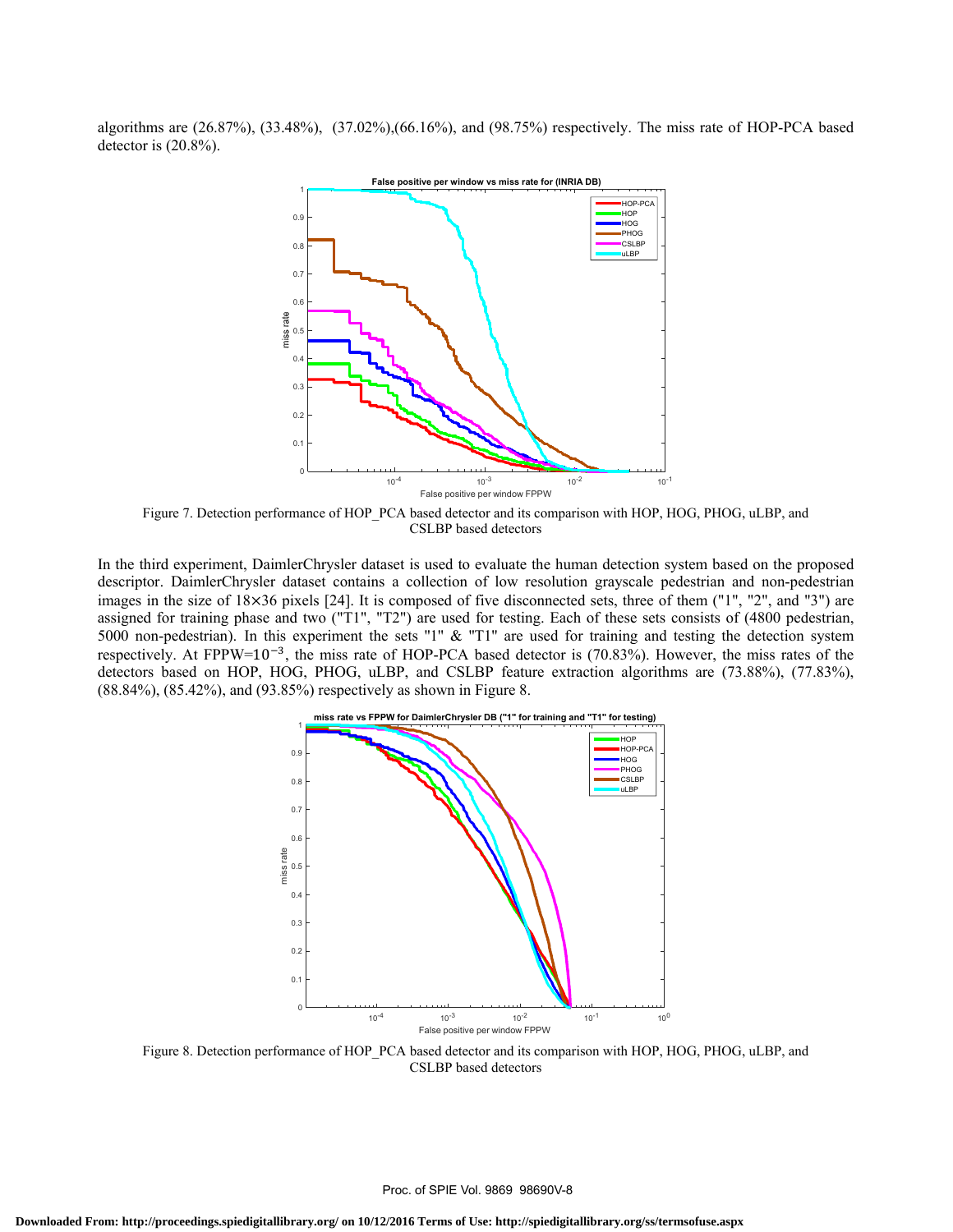#### **6. CONCLUSION**

Histogram of Oriented Phase (HOP) based on phase congruency is a feature extraction algorithm that has been presented for human detection. This descriptor can localize image details better than the gradient based approaches especially in the regions impacted by illumination and contrast changes. The principal component analysis PCA is applied to reduce the dimensionality of this descriptor and then improve the detection performance. The human detection performance based on HOP and HOP-PCA descriptors has been evaluated using the pedestrian datasets INRIA. The results of the experiments show better detection performance for the descriptor HOP-PCA over the HOP, HOG, PHOG, uLBP, and CSLBP feature extraction algorithms.

#### **REFERENCES**

- [1] Cristina S., "Pedestrian Detection using a boosted cascade of Histogram of Oriented Gradients," Linköping Barcelona, August 2014.
- [2] Dollar P., Wojek C., Schiele B., Perona P., ''Pedestrian detection: an evaluation of the state of the art.,'' IEEE Transactions on Pattern Analysis and Machine Intelligence, vol. 31, No. 4, pp. 743-761, 2012.
- [3] Gavrila D. M., ''The visual analysis of human movement: a survey,'' Computer Vision and Image Understanding, vol. 73, nº 1, pp. 82-98, 1999.
- [4] Papageorgiou C., Poggio T., "A trainable system for object detection," International Journal of Computer Vision, vol. 38, no. 1, pp. 15-33, 2000.
- [5] Whitehill J., Omlin W., ''Haar features for FACS AU recognition'' Proc. IEEE International Conference ON Automatic Face and Gesture Recognition (AFGR06), pp. 217-222, 2006.
- [6] Dalal N., Triggs B., ''Histograms of oriented gradients for human detection,'' In IEEE Conf. Computer Vision and Pattern Recognition (CVPR), vol. 1, pp 886–893, 2005.
- [7] Wu y B., Nevatia R.,''Optimizing discrimination-efficiency tradeoff in integrating heterogeneous local features for object detection,'' IEEE Conference on Computer Vision and Pattern Recognition, pp. 1-8, 2008.
- [8] Wang X., Han T., Yan, ''An HOG-LBP human detector with partial occlusion handling,'' IEEE 12th International Conference on Computer Vision, pp. 32-39, 2009.
- [9] Wojek C., Schiele B., ''A performance evaluation of single and multi-feature people detection,'' Proceedings of the 30th DAGM symposium on Pattern Recognition, pp. 82-91, 2008.
- [10] T. Ojala, M. Pietikainen, and T. Maenpaa, "Multiresolution gray- scale and rotation invariant texture classification with local binary Patterns," IEEE Trans. Pattern Anal. Mach. Intell., vol. 24, no. 7, pp. 971–987, Jul. 2002.
- [11] Dollar P., Tu Z., Perona P., Belongie S., "Integral channel features," Proceedings of British Machine Vision Conference (2009) 1-11.
- [12] Skarbnik N., Yehoshua Y., Zeevi, Sagiv C., ''The Importance of Phase in Image Processing,'' CCIT Report #773, August 2010.
- [13] Yao Su C., Yang J., ''Histogram of gradient phases: a new local descriptor for face recognition,'' Published in IET Computer Vision, 2014.
- [14] Kovesi P., ''Image Feature from Phase Congruency Robotics and Vision Research Group,'' Technical Report 95/4, March 1995.
- [15] Kovesi P., ''Phase Congruency Detects Corners and Edges,'' Proceedings DICTA 2003, Sydney, Dec 10-12.
- [16] Santhaseelan V., Asari V., ''Utilizing Local Phase Information to Remove Rain from Video,'' Int J Comput Vis, DOI 10.1007/s11263-014-0759-8, August 2014.
- [17] Morrone M., Ross J., Burr, D., Owens R. ''Mach bands are phase dependent,'' Nature 324 (1986) 250–253.